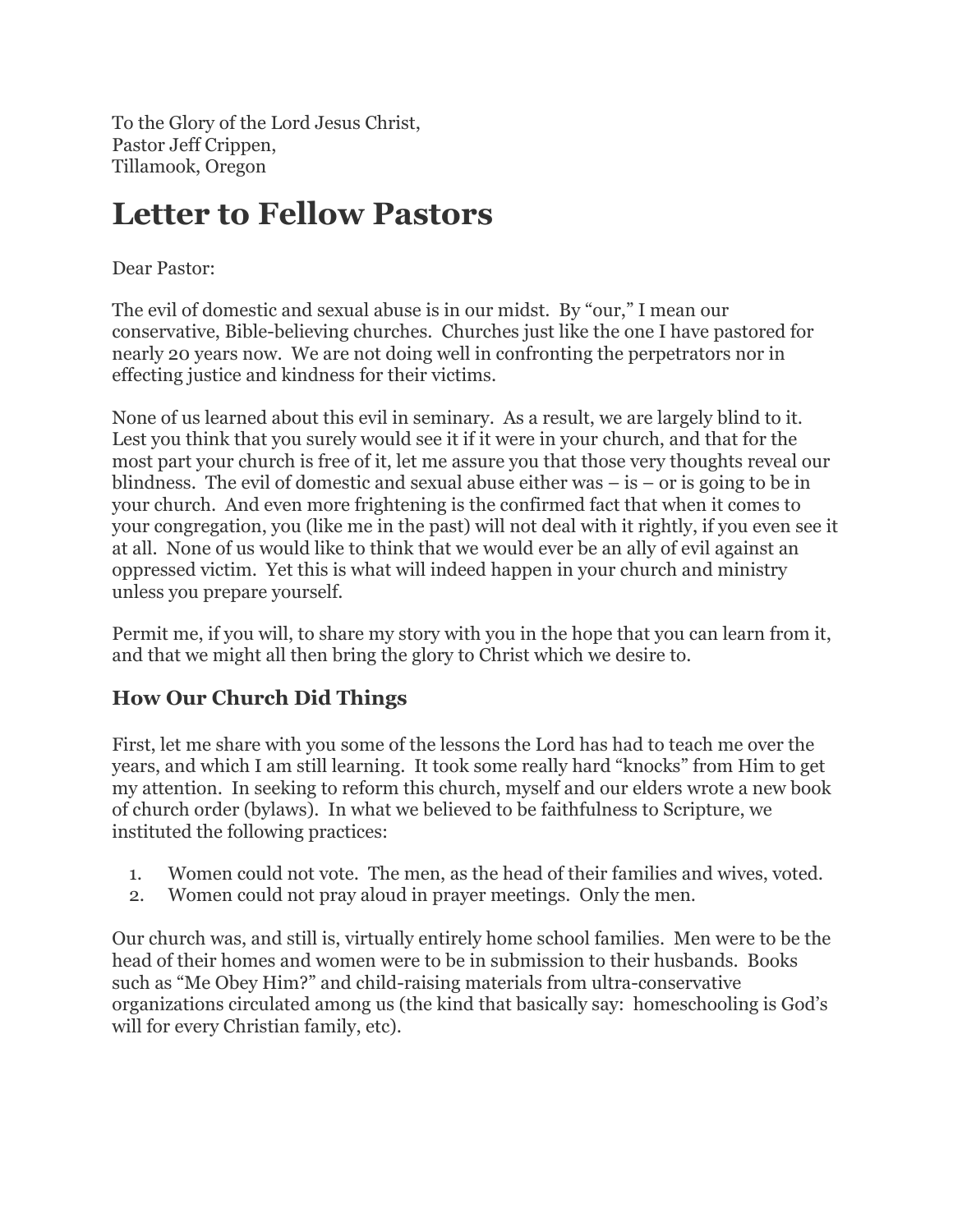We truly desired to do "better" in following Christ than all the other typical local churches around us that were, in our opinion, largely compromised with the world. No one sat down and mapped this all out. We embraced these things over time.

## **The Lord Arrested Our Attention**

And then the Lord blew the lid off of our pride. I won't give the details, but a terrible incident of sexual abuse of a child occurred among us. At the same time we found ourselves being recruited by an abusive man as allies against his wife. These are the things that divide churches!

These events propelled me into the study of abuse, domestic and sexual, in an effort to better understand how these things had crept up on us and what we needed to repent of. I wanted to know if there were signs we could look for that would help us detect abusers and their victims much earlier. And so I began to read.

Over time, and by no means at my own doing, we came to realize that we had created an environment in our church that was abuser-friendly. Evil-friendly. We, as leaders, had encouraged our men to lord it over their wives and families rather than loving them. We had created an environment that was unbiblically oppressive to women. Myself and our elders, over some period of time, began to realize this – by the Lord's mercy in showing us – and we began to make some changes.

## **Implementing some Positive Changes**

Women in the church can now vote. Women can pray aloud in prayer meetings. In the course of preaching my sermon series on abuse, I acknowledged to our church (and I have continued to do so) that we had not done enough when teaching and preaching on the subjects of marriage, headship, and submission.

We had failed to clearly describe what *headship is not*, and what *submission is not*. We came to the realization that abuse – a pattern of coercive control employing any one or more of emotional, verbal, sexual, spiritual, physical, financial and social mistreatment of the other spouse – is indeed biblical grounds for divorce and that we would no longer insist that a husband or wife was required by the Lord to remain in a relationship in which the marriage vows had been habitually broken.

We rejected what we consider to be unbiblical and exaggerated patriarchy that is promoted so widely by books and organizations within our conservative Christian circles. We still cling solidly to the position of the inerrancy and infallibility of God's Word and thus are by no means getting on some liberal "band-wagon" to make everyone happy.

We are calling upon other conservative, Bible-believing churches and pastors to do the same things and to stop creating abuser-friendly cultures in our churches. It is important to become educated and wise in regard to the mentality and tactics of abuse.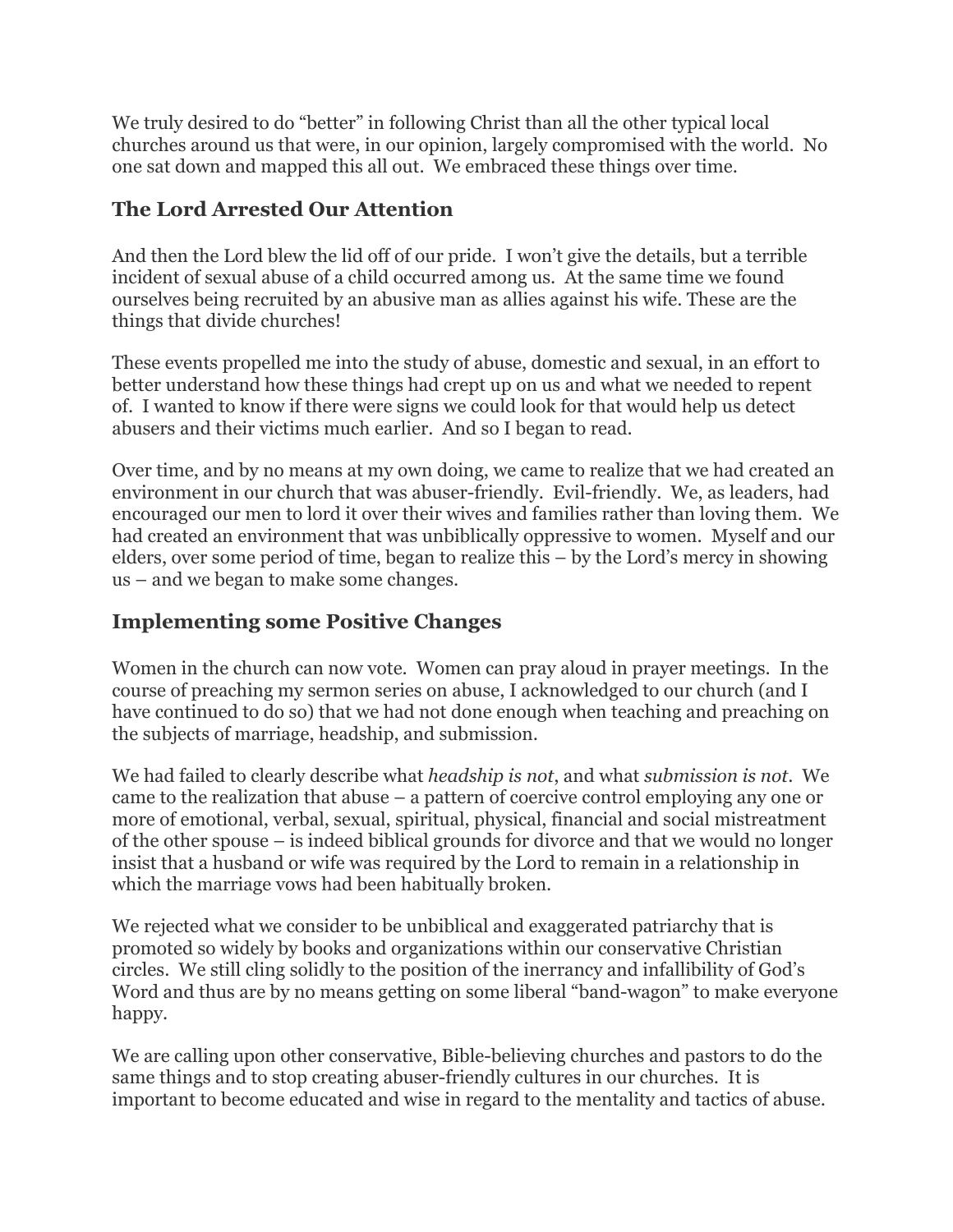#### **My first steps**

My first step in this process in our own church, with the support of our elders, was to preach a 21 part sermon series titled, "The Psychology of Evil". Why that title? Because you will not find any more fruitful field of study to help you understand evil in its bare, essential form than the study of the psychology and methods of the abuser. Behind his deceptive facade, the abuser is a living, breathing textbook on evil.

I highly recommend to you the following books: *Why Does He DO That?* by Lundy Bancroft *A Cry for Justice: How the Evil of Domestic Abuse Hides in Your Church* by myself *Unholy Charade: Unmasking the Domestic Abuser in the Church* by myself *Not Under Bondage* by Barbara Roberts and the two fine books by Dr. George Simon Jr., *In Sheep's Clothing* and *Character Disturbance*.

# **Getting a Grip**

I would like to make a suggestion to you that may well be as hard for you to hear as it was for me, originally. It is simply this – if you have been dealing with a marriage in your church in which one spouse has been claiming to have been abused, and if that situation (as it so often does) has come to the point of threatening the unity of your church, or at least being something like a thorn to you that just won't go away, then the source of the problem may very probably rest with you and your leadership rather than with the marriage partners themselves. I have had to face up to this personally and as I said, it took the Lord giving me some pretty hard blows to get my attention.

What do I mean that the real problem very likely rests with you? I mean that if your church is characterized by any or all of the following mentalities and philosophies, then evil, abusive individuals will find it a friendly place for them, and victims will suffer. Injustices will be done to victims, all the while the leaders believing they are handling things scripturally.

# **Taking Stock**

Therefore, if your church:

- 1. embraces a theology that presumes a church member/professing Christian really is a Christian, regardless of how they are living,
- 2. emphasizes the headship of the husband and father and the submission of the wife and mother without getting right down to the "nitty-gritty" of what abuse of headship actually looks like, so that the men in the church even "squirm" in the pew if they are guilty,
- 3. does not, like we used to, permit women to vote or to pray aloud,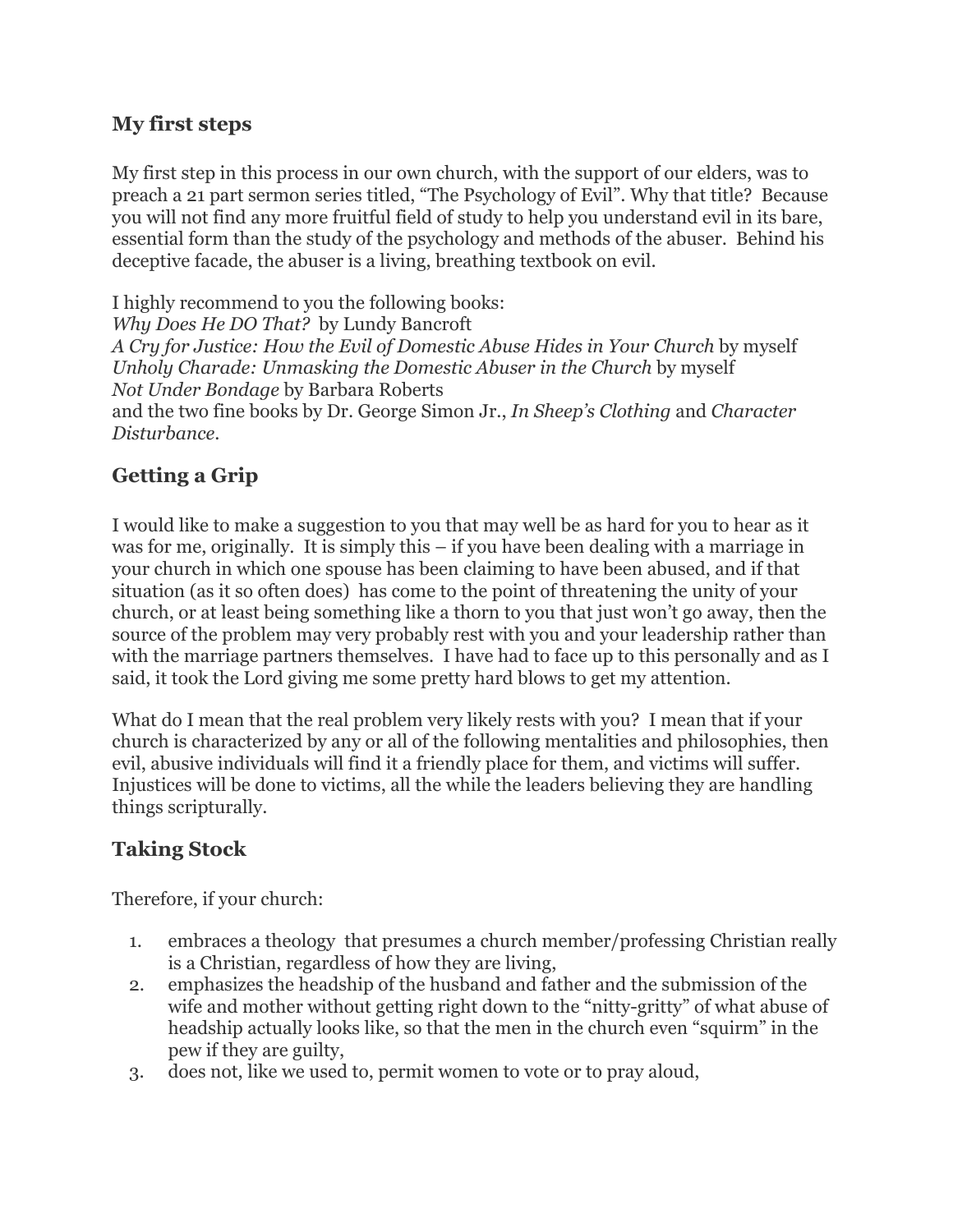- 4. teaches that the marriage covenant is not to be broken, that divorce is wrong (that sounds biblical, but what it usually translates into is the clear implication that abuse is not grounds for divorce)
- 5. teaches that abuse victims, normally women, are pleasing God and suffering for Christ by remaining in a marriage to an abuser,
- 6. discourages (in some cases forbids) a wife from saying anything negative about her husband (this is often expressed as a discouraging 'gossip')

...then I suggest to you that it is not fundamentally the troubled marriage that is threatening the health of your church, but it is the climate that has been created which inevitably deals injustice to victims.

# **Injustice Destroys Unity**

As more and more people in the congregation begin to realize this injustice, unity is destroyed. As we, pastors and leaders, dig our heels in further, all the while telling ourselves that we are standing faithful for Christ in this, we only add fuel to the fire.

There was still another hard thing that I had to face: just what do we think of women? The fact is that most conservative, Bible-believing pastors like ourselves actually look down upon women. We see them as inferior beings. We object to this charge, but our actions betray our real attitudes.

I had to ask myself, "Jeff, just exactly what is it that is going on in your head when a woman walks into your office and asks for help?" The answer I ultimately saw was "I see her as an inferior being and I talk down to her." Really, and with ruthless honesty – "What does Pastor think about a woman who walks into his office?" "What does he think about his wife?" Don't rush to answers. The first responses we give are usually wrong.

Pastor, if you and your church are dedicated, Bible-believing Christians who have been working to do your best to serve Christ, the chances are quite high that you have made some of the very same errors we did. From my study of the growing number of cases of abuse uncovered in our churches, from hearing case after case of victims who have been terribly treated at our hands, I venture to say that you are not immune to these errors.

### **Seeking a Remedy**

This means that, as in our case, the remedy for the threatened division or injustices rendered in your church lies mostly with you and your leadership, not with any one situation you are dealing with. That is to say, my prescription is that you and your leaders plead with the Lord to show you things that need to be repented of and changed.

What would happen in your church if you went before your people, after some genuine self-examination, and confessed to them that you have not done well in this matter. If you stated that you have created an oppressive environment for women. State that by